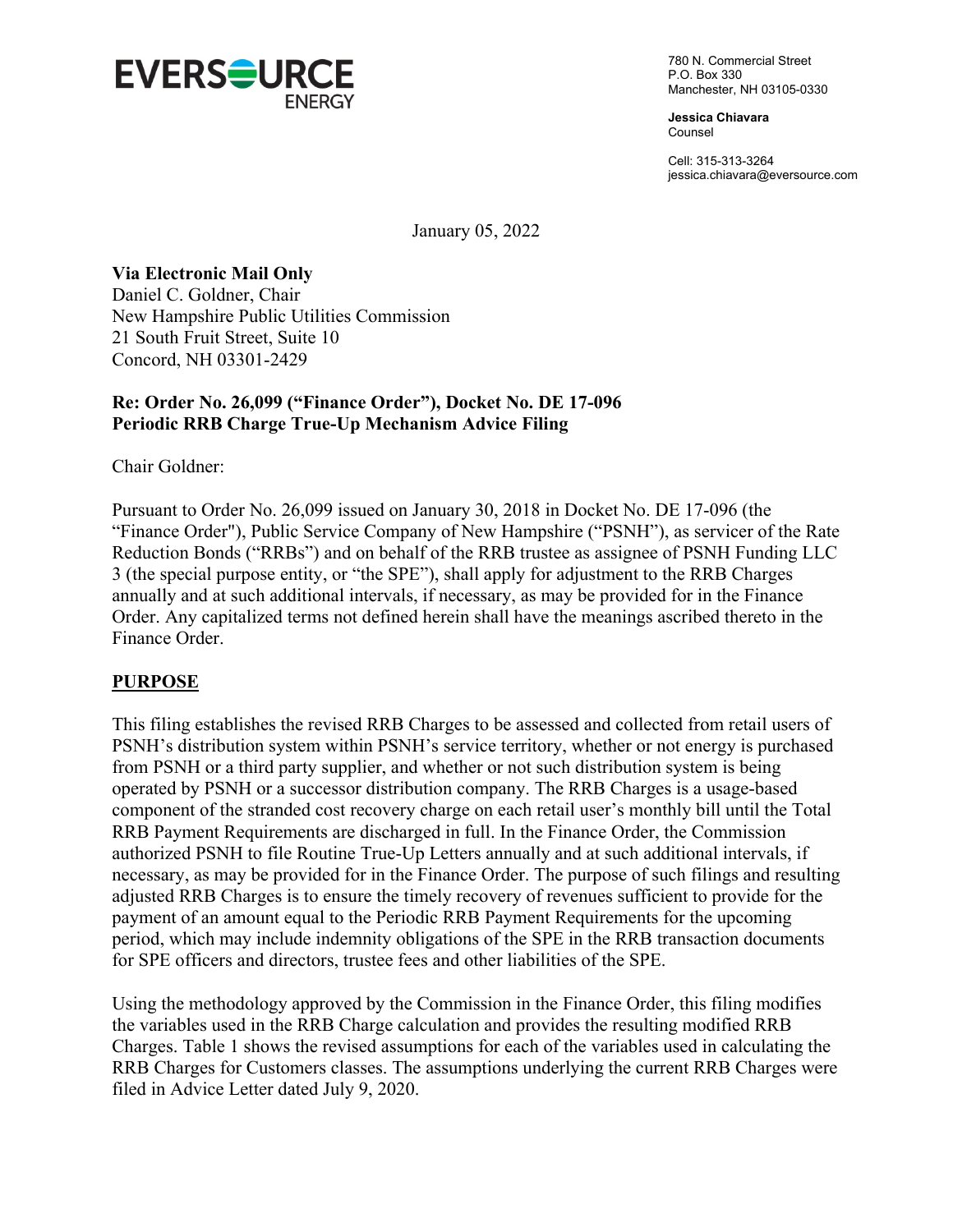#### **TABLE 1**

#### **INPUT VALUES FOR RRB CHARGES**

| Most recent RRB payment date for which payment data is available ("Measure Date"):                | 2/1/2022          |
|---------------------------------------------------------------------------------------------------|-------------------|
| Last RRB payment date related to this remittance period ("Target Date"):                          | 2/1/2023          |
| Annual ongoing transaction expenses to be paid through Target Date:                               | \$660,832         |
| Unpaid ongoing transaction expenses following payments on Measure Date:                           | \$0               |
| Capital subaccount deficiency following payments on Measure Date:                                 | \$0               |
| Expected annual RRB principal payments through Target Date:                                       | \$43,209,734      |
| Unpaid RRB principal payments following payments on the measure date:                             | \$0               |
| Interest payments on outstanding principal to be paid through Target Date:                        | \$16,906,341      |
| Unpaid interest following payments on Measure date:                                               | $\underline{\$0}$ |
| Total annual revenue requirement                                                                  | \$60,776,907      |
| Current Excess Funds Subaccount balance:                                                          | \$378,727         |
| Collections expected to be realized in upcoming remittance period from prior RRB Charges:         | \$9,649,760       |
| Required Debt Service and fees to be collected in upcoming remittance period from new RRB charges | \$50,748,420      |

| Rate Classes                                                               | $\mathbb{R}$  | $\overline{G}$ | $\overline{GV}$ | LG          | $\underline{\mathrm{OL}}$ |
|----------------------------------------------------------------------------|---------------|----------------|-----------------|-------------|---------------------------|
| Percentage of debt service<br>requirement per rate class                   | 48.75%        | 25.00%         | 20.00%          | 5.75%       | $0.50\%$                  |
| Debt Service requirement<br>attributed to each class for new<br>RRB Charge | \$24,739,855  | \$12,687,105   | \$10,149,684    | \$2,918,034 | \$253,742                 |
| Forecasted kwh sales on new<br>RRB Charge                                  | 2,608,952,732 | 1,351,804,041  | 1,310,839,970   | 970,063,834 | 20,275,191                |
| RRB Charges per kwh                                                        | \$0.0096      | \$0.0095       | \$0.0078        | \$0.0030    | \$0.0126                  |
| Percent of billed amounts expected to be charged-off:                      |               |                |                 | 0.73%       |                           |

Weighted average days sales outstanding: 29